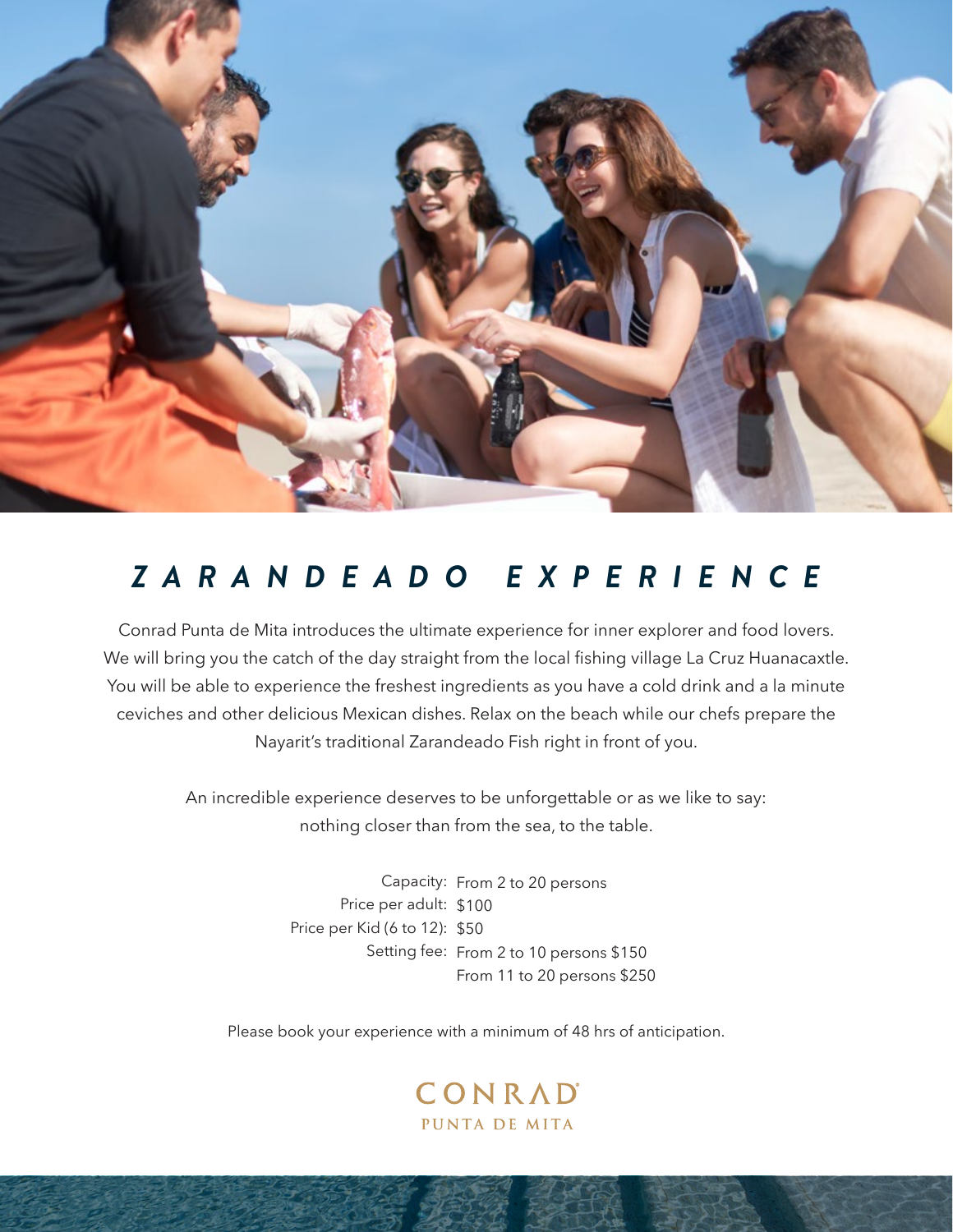

## *TEMAZCAL: SOUL, MIND & BODY PURIFYING EXPERIENCE*

Begin your journey to self-discovery at Conrad Punta de Mita by purifying and healing your mind, body, and soul with a Temazcal ritual that indigenous people from Mexico have been curating for generations.

A Shaman does a cleansing with Copal before each guest enters mother earth's womb; the dome-shaped stone structure. Once everyone is inside sitting in a circle, the entrance is closed with a traditional curtain. The hot lava rocks and herbs create herbal steam paired with chanting, and meditation as the Shaman goes through the 4-door purification ritual. After this majestic ceremony, enjoy a refreshing swim and refreshments in a specially prepared area. Hasn't your soul already said yes?

> Capacity: From 2 to 10 persons Price per couple: \$720

Please book your experience with a minimum of 24 hrs of anticipation.